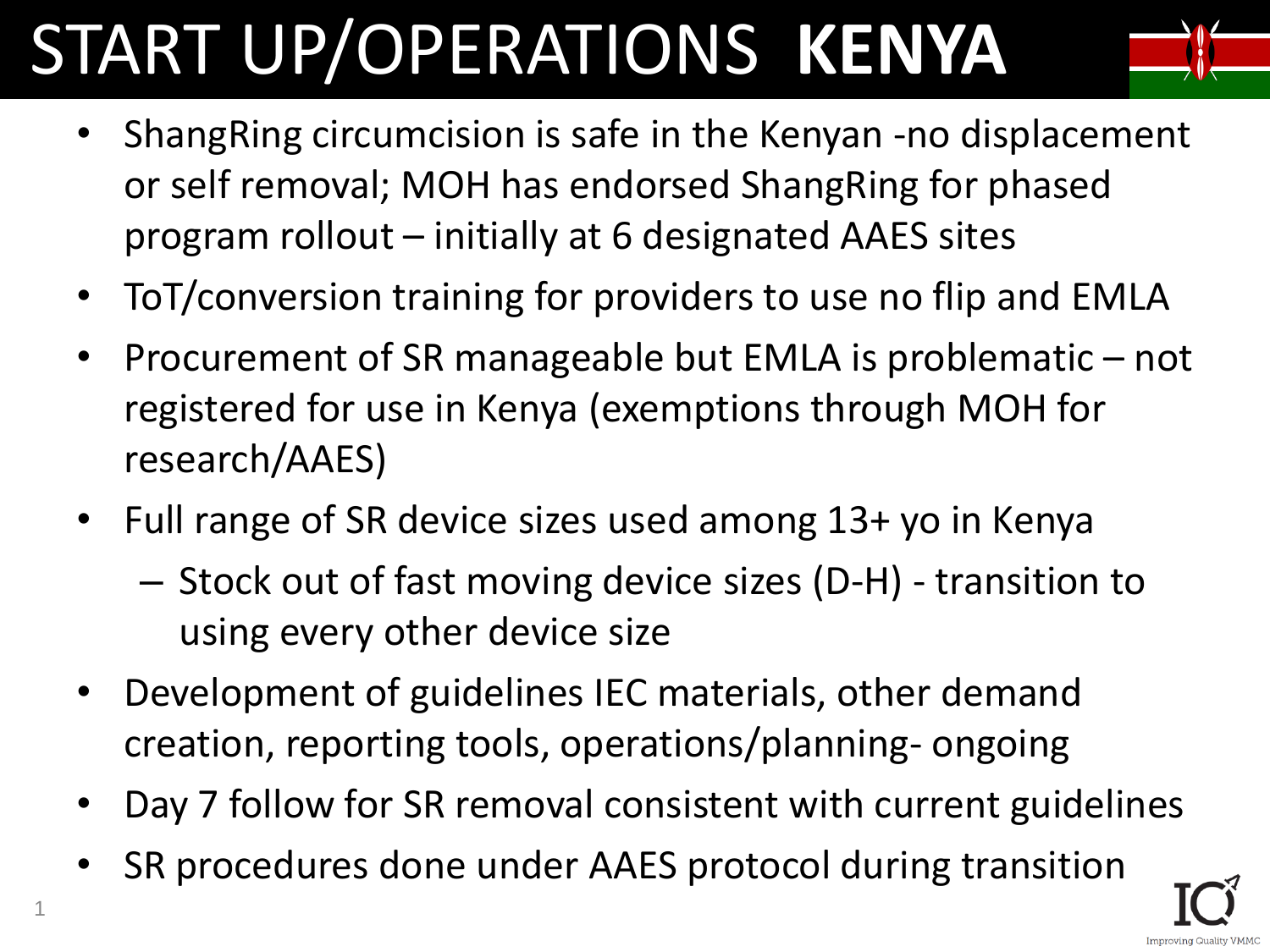# START UP/OPERATIONS **NAMIBIA**

- Study approved by MOHSS through Department of Special Programmes; research waiver for device use from Pharmaceutical Board through Permanent Secretary
	- MOHSS eager to review pilot results and determine way forward
- EMLA procured from **local pharmacies**
- SR supply chain currently limited (suppliers in Kenya and Malawi) and **lead times** can be long factoring in customs
	- **Size forecasting** based on other country size for age; **not generalizable** to Namibia; stock outs in A and B
- SR take up **minimal storage** space;
	- <sup>2</sup> EMLA is **shelf stable**
- **Disposal follows waste sorting same as** surgery
- In study we did not promote SR in field; would do in routine implementation but include caveat about **eligibility** screening
- Jhpiego adapted our database for SR
- National MC form: add fields for SR method and removal date
- Area clinics/hospitals need to be aware of SR to ensure removals/AEs are handled correctly – call service provider
- ToT needed/training requires consensus on # of placements/removals for competency